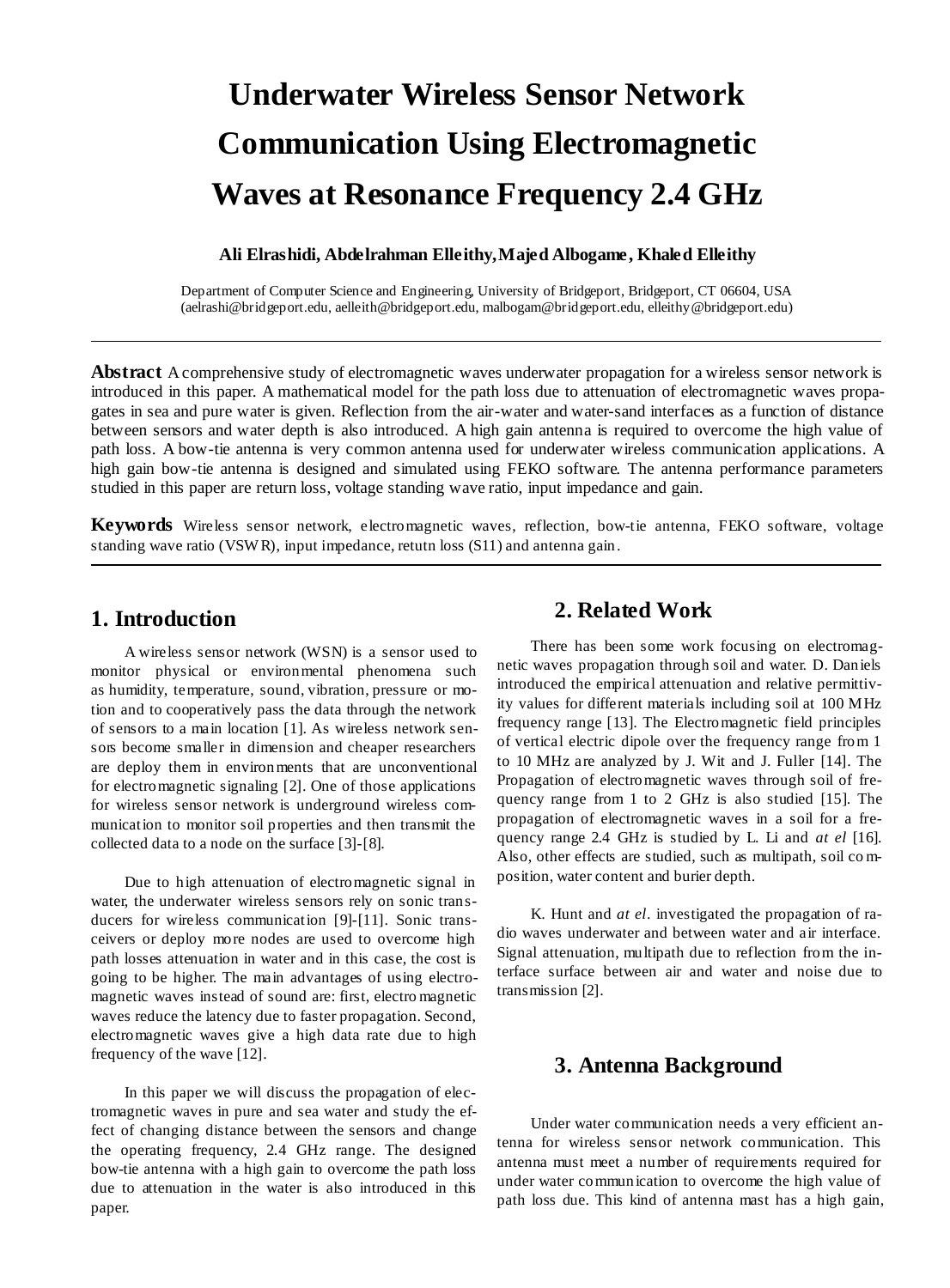above 10 dB, and should be small in dimension so that it can be fitted on the sensor surfaces. The most common antenna used for under water communication using electromagnetic signals is bow-tie antenna [2].

## **a) Background**

This antenna is popular for frequencies ranging from Ultra High Frequency (UHF), from 300 MHz to 3 GHz, up to the millimetre wave range, from 30 GHz to 300 GHz, and has also found application in arrays. The bow-tie antenna performance is not sensitive to small parameter variations, improving robustness to manufacturing tolerances. While the bow-tie antenna provides reasonable wide-band performance, this is not a high performance antenna; demanding applications may call for more complex designs. The resistively loaded bow-tie antenna is a practical candidate for pulse radiation [21].

#### **b) Physical Description**

The bow-tie antenna is easy to construct and can be very robust, but can become restrictively large at low frequencies. The bow-tie antenna is commonly supported by a dielectric substrate, or constructed using suspended metal cut-outs. When a substrate is used, thin, low-permittivity substrates are preferred to avoid the degradation of antenna performance.

# **4. Underwater Signal Propagation**

The signal propagation in water depends on the path loss in water. Received power as a function of transmitted signal, path loss and antenna gain at the receiver end is given from Friis equation as shown in Equation 1 [17].

$$
P_{rec}(dBm) = P_i(dBm) + G_t(dB) + G_r(dB) - L_{pathloss}(dB)
$$
\n
$$
(1)
$$

where  $P_t$  is the transmit power,  $G_r$  and  $G_t$  are the gains of the receiver and transmitter antenna, *LPathloss* is the path loss in water.

The path loss is shown in Equation 2 [18].

$$
L_{paths} (dB) = L_0 (dB) + L_w (dB) + L_{att} (dB)
$$
 (2)

 $L_0$  is the path loss in air and given by:

$$
L_0(dB) = 20 \log \left(\frac{4\pi d f}{c}\right) \tag{3}
$$

where *d* is the distance between transmitter and receiver in meter, *f* is the operating frequency in Hertz and *c* is the velocity of light in air in meter per second.

 $L_w(dB)$  is the path loss due to changing in medium and given by [19]:

$$
L_w(dB) = 20 \log(\frac{\lambda_0}{\lambda})
$$
\n(4)

where  $\lambda_0$  is the signal wavelength in air and calculated  $(\lambda_0 = c/f)$  and  $\lambda$  is the wave factor and given by  $(\lambda = 2\pi/\beta)$  and  $\beta$  is the phase shifting constant and calculated as shown in Equation 5.

$$
\beta = \omega \sqrt{\frac{\mu \varepsilon^{'}}{2} (\sqrt{1 + (\frac{\varepsilon^{"}}{\varepsilon^{'}})^2} + 1)}
$$
(5)

where  $\varepsilon'$  and  $\varepsilon''$  are the real and imaginary parts of the complex dielectric constant given by ( $\varepsilon = \varepsilon' - j\varepsilon''$ ).

 $L_{att}(dB)$  is the path loss due to attenuation in medium and given by:

$$
L_{att}(dB) = 10 \log(e^{-2\alpha d}) \tag{6}
$$

where  $\alpha$  is the attenuation constant and calculated as shown in Equation 7:

$$
\alpha = \omega \sqrt{\frac{\mu \varepsilon^{'}}{2}} (\sqrt{1 + \left(\frac{\varepsilon^{''}}{\varepsilon^{'}}\right)^{2}} - 1) \tag{7}
$$

## **5. Reflection from Water Interfaces**

The reflection from the surface and bottom depends on reflection coefficient at the interface between water and air and between water and sand. The reflection coefficient is given by Equation 8 [20].

$$
\Gamma = \frac{\rho_2 v_2 - \rho_1 v_1}{\rho_2 v_2 + \rho_1 v_1} \tag{8}
$$

where  $\rho_1$  and  $\rho_2$  are the density of the first and second medium respectively and  $v_1$  and  $v_2$  are the wave velocity in both mediums.

The reflection loss from the surface and from the bottom is *Lref* and shown in Equation 9.

$$
L_{ref} = -V(dB) = -10 \log (V) \tag{9}
$$

where is calculated as shown below:

$$
V^{2} = 1 + (|I|e^{-\alpha\Delta(r)})^{2} - 2|I|e^{-\alpha\Delta(r)} \times \cos(\pi - (\phi - \phi))
$$

$$
\frac{2\pi}{\lambda}\Delta(r)))\tag{10}
$$

where r is the reflected path length,  $|\Gamma|$  and  $\phi$  are the amplitude and phase of the reflection coefficient respectively and *Δ(r)* is the difference between *r* and *d*.

where *r* can be calculated as follow:

$$
r = 2\sqrt{H^2 + (\frac{d}{2})^2} \tag{11}
$$

Figure 1. illustrates the three-path channel model, including reflection from the air and water interface and from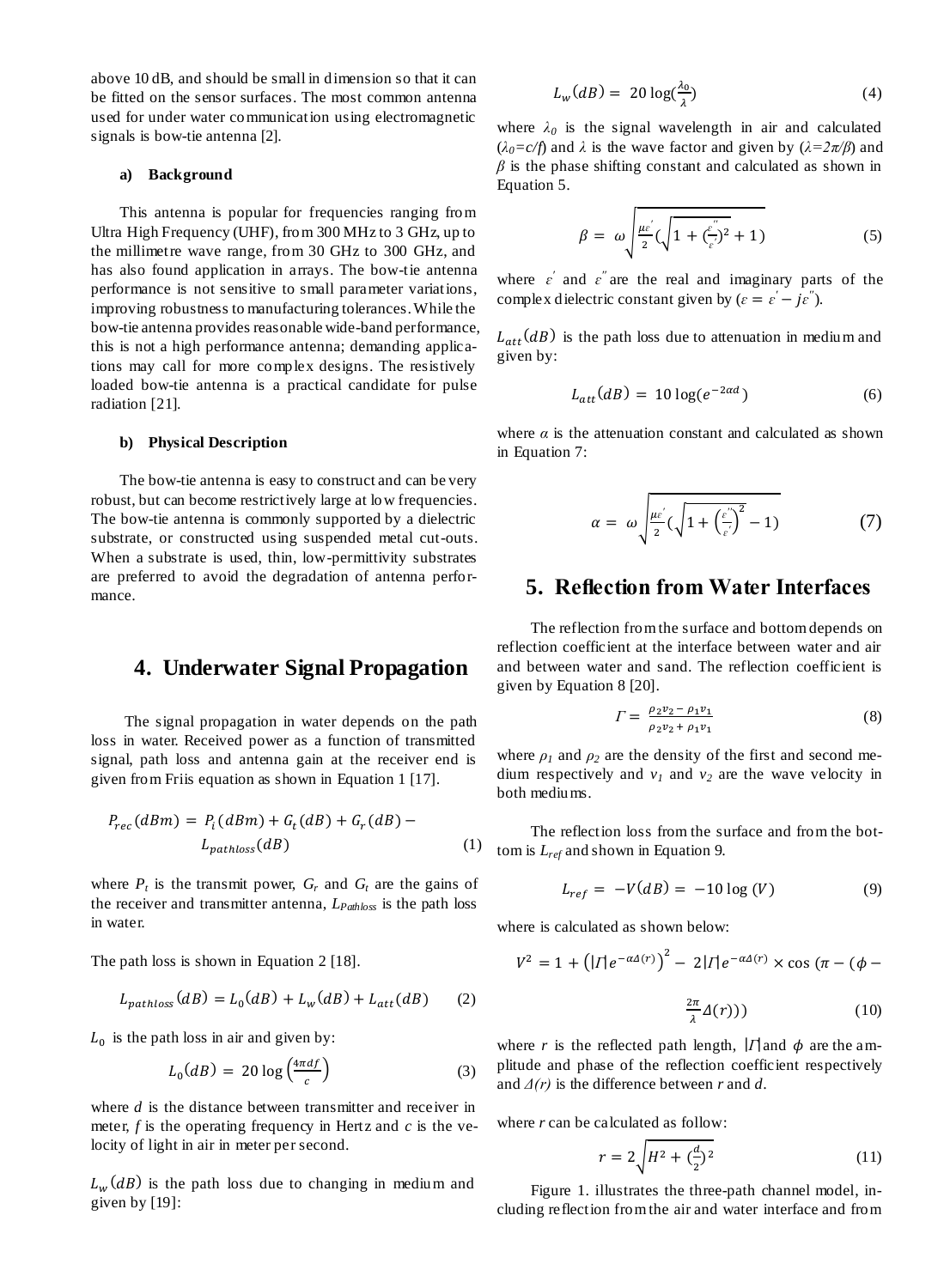the sand.



**Figure 1.**Three-path channel model.

where *d* is the distance between two sensors, *H* is the distance between surface and the sensor and *r* is the distance between the sensor and the reflection point.

## **6. Results**

The effect of frequency on the path loss for different values of distance between sensors using pure and sea water is illustrated in the following sections and then the comparison between pure and sea water is also given.

## **6.1 Path Loss Calculation**

The total path loss due to communication between sensors without reflection loss is shown in the next sections.

### **a) Pure Water**

Water differs from air in a having higher conductivity, higher density and higher permittivity. The relative permittivity of pure water is  $\varepsilon = 79$ , tangent loss is  $\varepsilon$   $\geq 0.924$  the density is  $1000 \text{ kg/m}^3$  at 2.4 GHz.

The effect of frequency on the path loss for different values of distance is illustrated in Figure 2. As clearly shown in the figure, as the frequency increases the path loss is also increases for the same value of distance. For 1, 3 and 5 m distance, the path loss is increased by almost 50 dB for each 2 m change in distance. In Figure 3. the effect of distance on a path loss is illustrated for different values of frequencies, 2, 2.4 and 3 GHz.



**Figure 2**. Path loss (dB) as a function of resonance frequency (GHz) for different distance between two sensors (m) for pure water.



Figure 3. Path loss (dB) as a function of distance between two sensors (m) as a function of resonance frequency (GHz) for pure water.

### **b) Sea Water**

The relative permittivity of sea water is  $\varepsilon$  =80.4, tangent loss is  $\varepsilon$   $\geq$  1.527 the density is 1033 kg/m<sup>3</sup> at 2.4 GHz. The relative permittivity value depends on the concentration of the salt in the sea water, in this case the concentration of the salt is 3% which is a normal value.

The frequency as a function on the path loss for different values of distance is illustrated in Figure 4. For lower permittivity for sea water, the path loss is lower than pure water. The change in the path loss due to change in distance is almost 30 dB for each 2 m. In Figure 5. the effect of distance on a path loss is illustrated for different values of frequencies, 2, 2.4 and 3 GHz.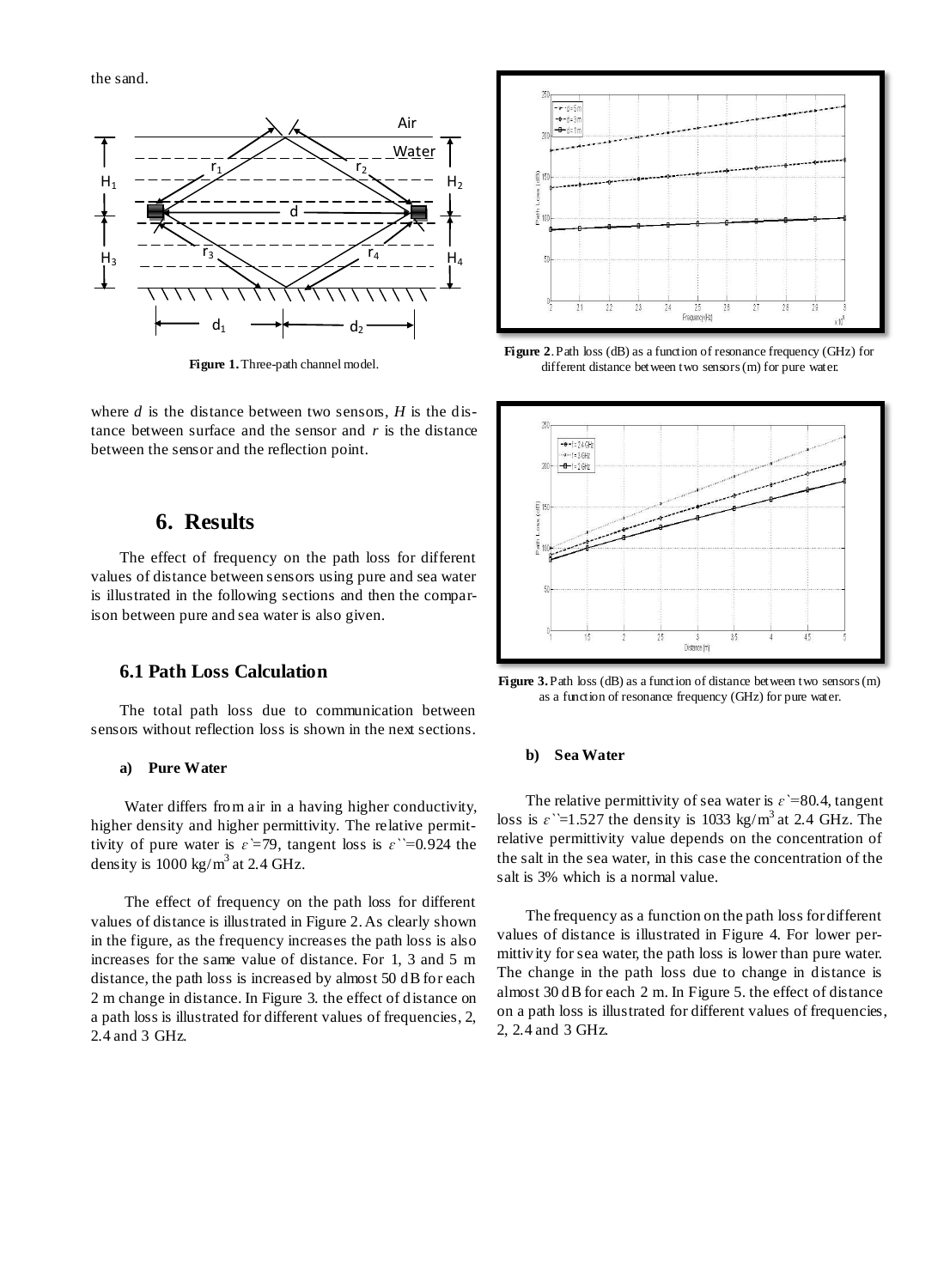

**Figure 4**. Path loss (dB) as a function of resonance frequency (GHz) for different distance between two sensors (m) for seawater.



**Figure 5**. Path loss (dB) as a function of distance between two sensors (m) as a function of resonance frequency (GHz) for seawater.

#### **c) Comparison between pure and sea water**

The comparison between pure and sea water path loss as a function of frequency at distance 3 m is shown in Figure 6. The path loss for pure water is higher than in sea water by almost 20 dB at the same distance. At frequency 2.4 GHz, the path loss for pure water is also higher than sea water as a function of distance between sensors as illustrated in Figure 7.



**Figure 6.**Path loss (dB) as a function of resonance frequency (GHz) for pure water and seawater at a distance 3 m.



**Figure 7.** Path loss (dB) as a function of distance between two sensors (m) for pure water and seawater at a resonance frequency 2.4 GHz.

## **6.2 Reflection Calculation**

An extra loss due to reflection is obtained. The reflection from water air interface and reflection from the water ground interface are studied in this section. Some approximations are assumed here to simplify the simulation as in Figure 1. as follow:

- 1. The sensors are in the middle of the water height,  $H_1 = H_2 = H_3 = H_4 = H$ .
- 2. All multipath are equal,  $r_1 = r_2 = r_3 = r_4 = r$ .
- 3. Distances  $d_1 = d_2 = d$ .

## **a) Pure Water**

The path loss due to reflection from water surface interface is calculated as a function of distance between sensors for different values of height and at 2.4 GHz resonance frequency as shown in Figure 8. As shown in Figure 8. the effect of height on the reflection loss is very high value for a shallow water and almost negligible for a deep water, *H* more than 1 m. The same conclusion is obtained in Figure 9. Path loss due to reflection as a function of frequency for different values of *H* at distance 3 m is illustrated in Figure 8.



Figure 8. Path loss (dB) as a function of distance between two sensors (m) for pure water at a resonance frequency 2.4 GHz and different values of *H*.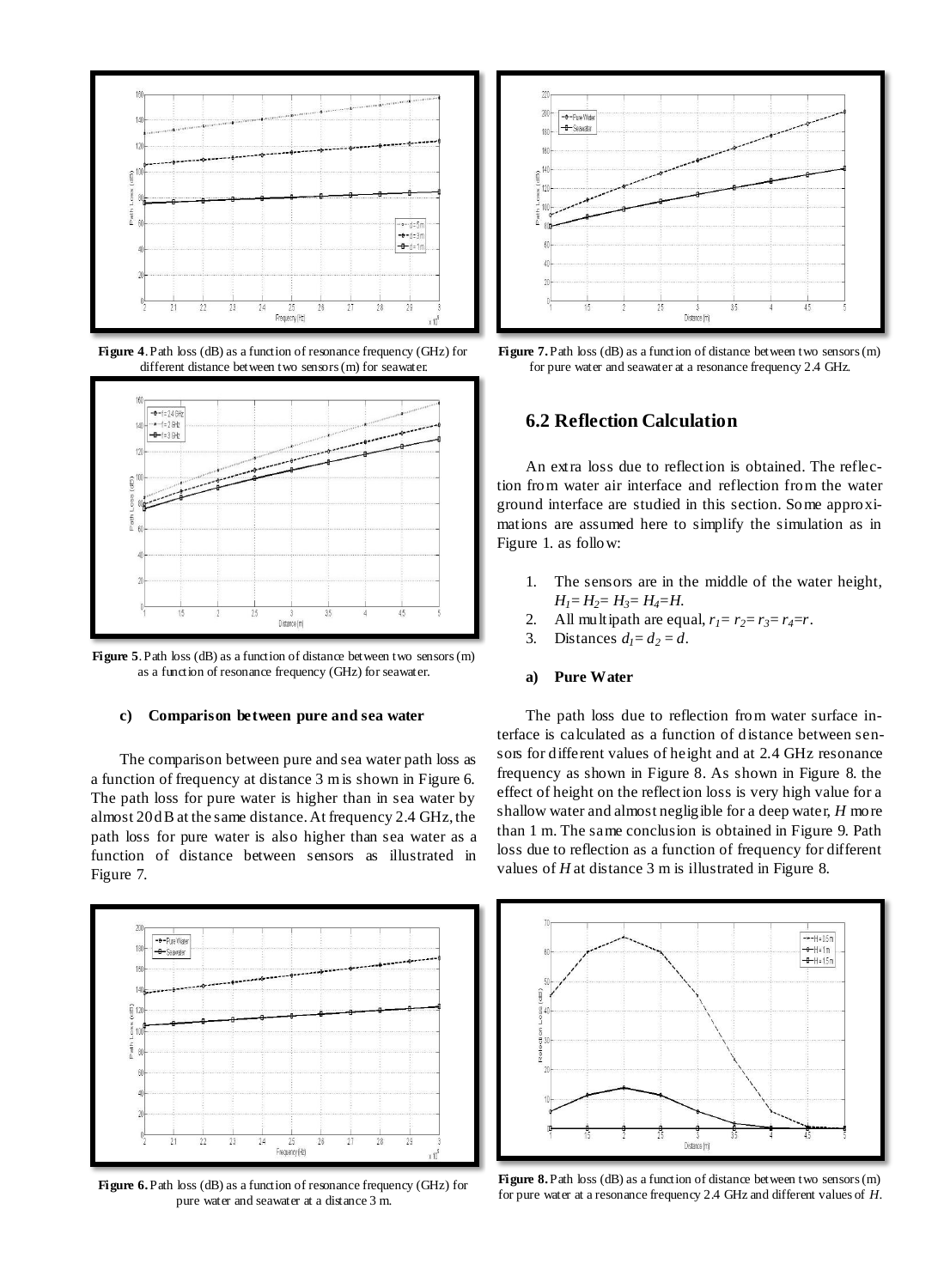

**Figure 9**. Path loss (dB) as a function of resonance frequency (Hz) at distance 3 m for pure water and different values of *H*.

#### **b) Sea Water**

The same Figures 10 and 11 are obtained for sea water, but the path loss due to reflection for sea water is lower value than pure water.







Figure 11. Path loss (dB) as a function of resonance frequency (Hz) at distance 3 m for pure water and different values of *H*.

#### **c) Antenna Design**

Bow-tie antenna operates at 2.4 GHz design is shown in Figure 12. FEKO software is used to design and simulate this antenna. The dimensions of the designed antenna are as follow: arm length is 67 mm, flare angle is  $130^0$ , substrate height is 3 mm, substrate length is 167.5 mm, substrate width is 167.5 mm and the dielectric constant height is 0.8 mm.



**Figure 12**. Designed bow-tie antenna operates at 2.4 GHz.

Figure 13 shows the radiation pattern of bow-tie antenna operates at 2.4 GHz. The radiation pattern is almost omnidirectional pattern, where the radiated energy is equal in all directions. The return loss is shown in Figure 14. Return loss value is -14 dB at 2.4 GHz which is efficient for using in underwater use, should be less than -10 dB in most of underwater applications. Figure 15 shows the voltage standing wave ratio for the designed antenna. The VSWR value is 1.5 at 2.4 GHz which is very efficient in manufacture process of the bow-tie antenna. Real part of input impedance is shown in Figure 16; the real value of input impedance is almost 75 ohm at 2.4 GHz. The maximum gain is obtained at 2.4 GHz for the designed antenna as shown in Figure 17.



**Figure 13**. Radiation pattern of bow-tie antenna operates at 2.4 GHz.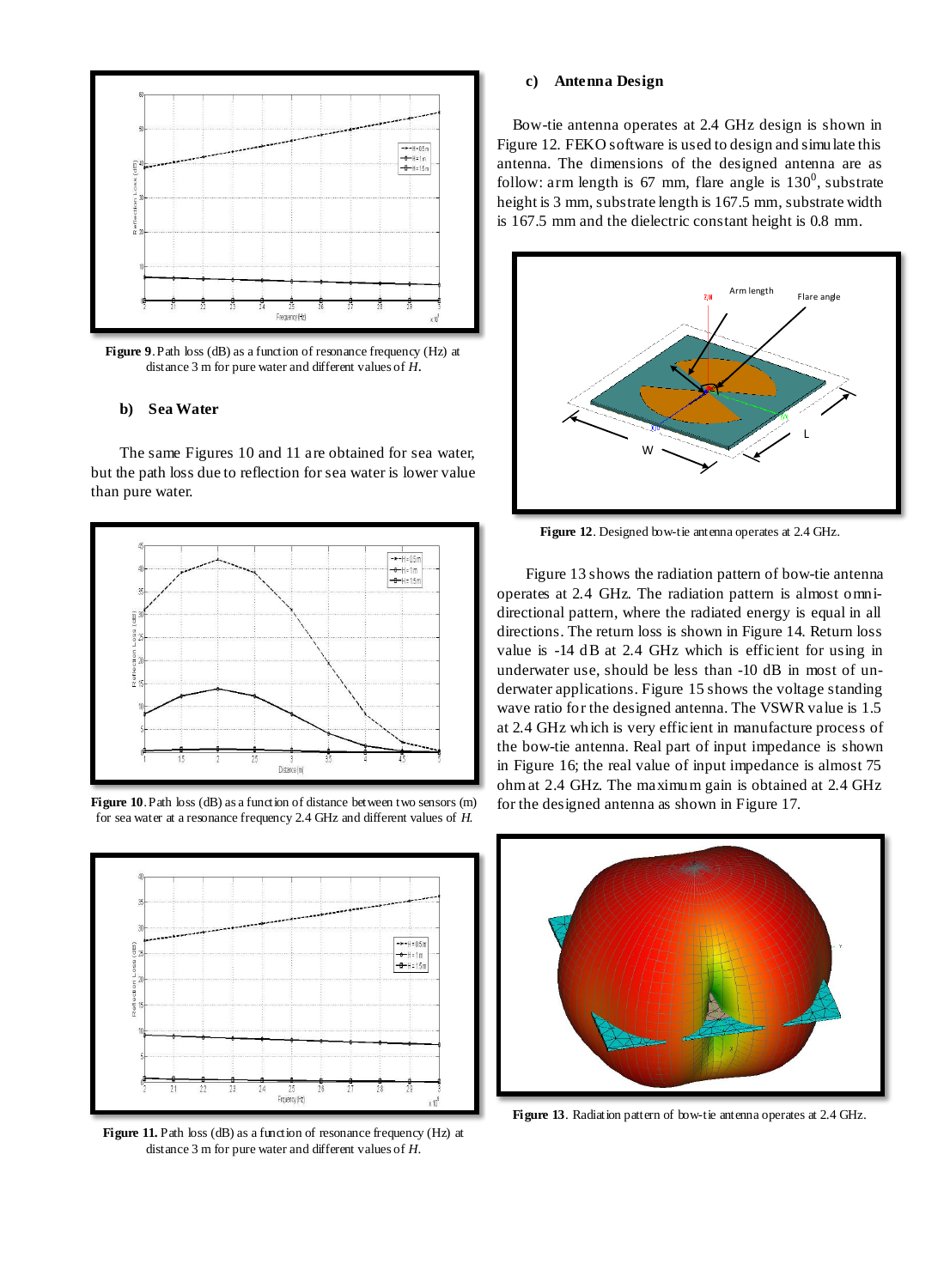

**Figure 14.** Return loss (S11) as a function of frequency (GHz).



Figure 15. Voltage standing wave ratio as a function of frequency (GHz).



Figure 16. Input impedance as a function of frequency (GHz).



Figure 17. Antenna gain as a function of frequency (GHz).

# **7. Conclusion**

A mathematical model for path loss due to attenuation of electromagnetic waves propagates in pure and sea water at 2.4 GHz frequency is introduced in this paper. The reflection of electromagnetic waves at the water interface is given as a function of water depth and distance between sensors. For lower permittivity for sea water, the total path loss is lower than values pure water.

The reflection from water interface is negligible in case of deep water and has a great effect in case of shallow water, in the range of 1 m depth.

A high gain bow-tie antenna is designed and simulated using FEKO software. Return loss, voltage standing wave ratio, real part of input impedance and gain is also given in this paper. The antenna gain is -30 dB at 2.4 GHz, which is very high value for underwater wireless communication to overcome the high path loss due attenuation.

## **REFERENCES**

- [1] W. Dargie and C. Poellabauer, "Fundamentals of Wireless Sensor Networks: Theory and Practice," John Wiley and Sons, 2010.
- [2] K. Hunt, J. Niemeier and A. Kruger, "RF Communications in Underwater Wireless Sensor Networks," IEEE International Conference on [Electro/Information Technology \(EIT\), pp. 1-6,](http://ieeexplore.ieee.org/xpl/mostRecentIssue.jsp?punumber=5599908)  [Oct., 2010.](http://ieeexplore.ieee.org/xpl/mostRecentIssue.jsp?punumber=5599908)
- [3] J. Tiusanen, "Attenuation of a Soil Scout Radio Signal," Biosystems Eng., vol. 90, no. 2, pp. 127-133, Feb. 2005.
- [4] J. Tiusanen, "Validation and Results of the Soil Scout Radio Signal Attenuation Model," Biosystems Eng., vol. 97, no. 1, pp. 11-17, May 2007.
- [5] J. Tiusanen, "Wireless Soil Scout Prototype Radio Signal Reception Compared to the Attenuation Model," Precis. Agric., vol. 10, no. 5, pp. 372-381, Oct. 2009.
- [6] I. Akyidiz and E. Stuntebeck, "Wireless Underground Sensor